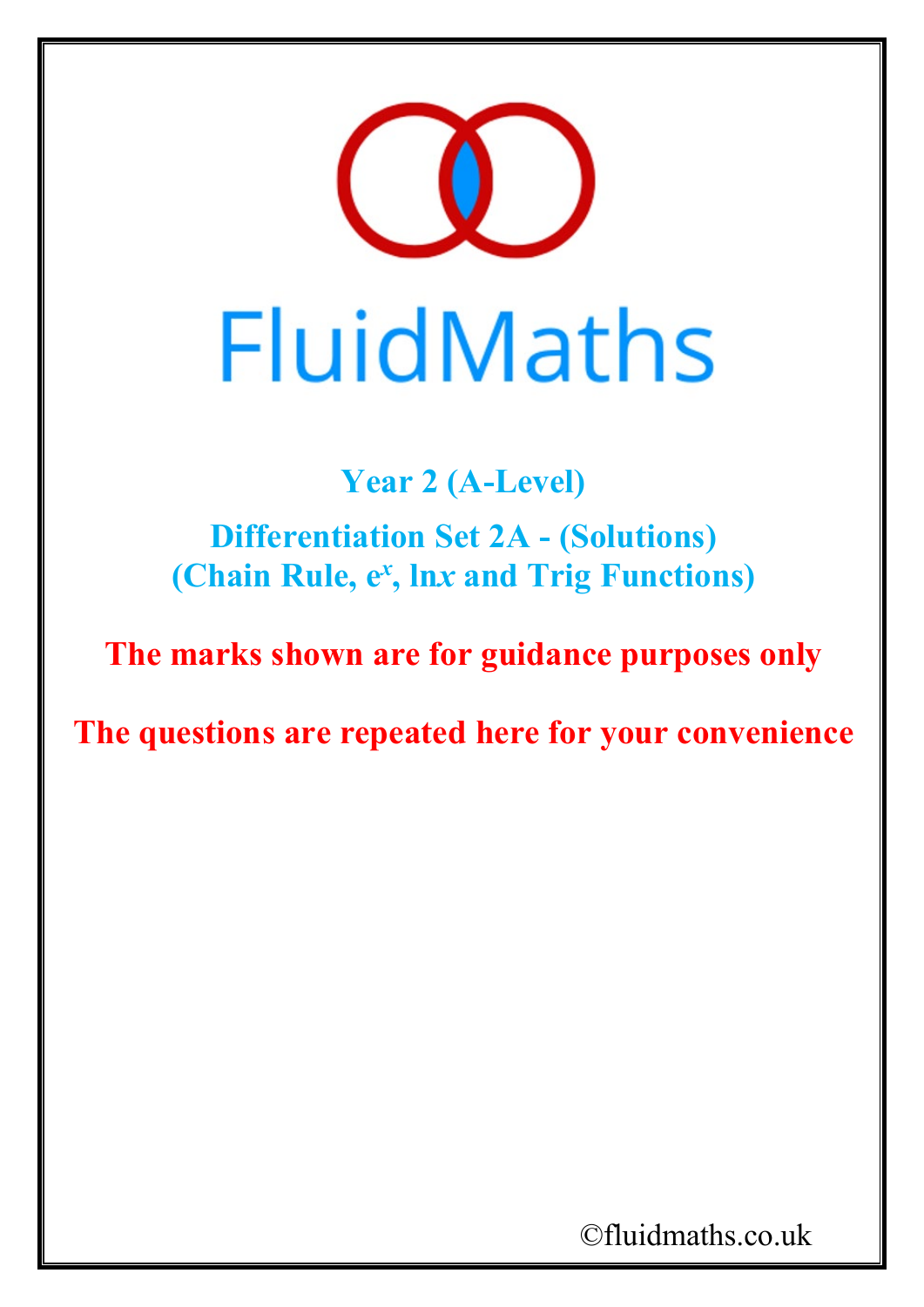**1** A curve is defined by the equation  $y = 5e^{\overline{x^3}}$ Show that the equation of a tangent to the curve at  $x = \frac{1}{2}$ 2 can be written as  $y = \frac{5}{8}$  $\frac{1}{8}$ e  $\overline{1}$  $8(6x + 5)$ **Solution**  $v = 5e^{x^3}$ Therefore,  $\frac{dy}{dx}$  $\frac{d}{1}$  $= 3x^2 5e^{x^3}$  [2marks] When  $x = \frac{1}{2}$ 2  $y = 5e$  $\overline{1}$ <sup>8</sup> **[1mark]** Therefore,  $\frac{dy}{dx}$  $\frac{z}{dx}\big|_{x=\frac{1}{2}} =$ 2 15 4  $\boldsymbol{e}$  $\overline{\mathsf{1}}$ <sup>8</sup> **[1mark** The equation of the tangent is  $(y - 5e$ 1  $^{8}$  )  $=$ 15 4  $\boldsymbol{e}$  $rac{1}{8}\left(x-\frac{1}{2}\right)$ 2 � **[1mark]**  $y = 5e$  $rac{1}{8} + \frac{15}{4}$ 4  $\boldsymbol{e}$  $rac{1}{8}\left(x-\frac{1}{2}\right)$ 2  $\int$  $y = 5e$  $rac{1}{8} + \frac{15}{4}$ 4  $\chi$ e  $rac{1}{8} - \frac{15}{8}$ 8  $\boldsymbol{e}$  $\overline{1}$ <sup>8</sup> {Rearrange}  $y =$ 15 4  $\chi$ e  $rac{1}{8} + \frac{25}{8}$ 8  $\boldsymbol{e}$  $\overline{-}$ <sup>8</sup> {Factorise} Hence,  $y = \frac{5}{8}$ 8  $\boldsymbol{e}$  $\overline{\phantom{1}}$  $\frac{1}{8}(6x + 5)$  [2marks]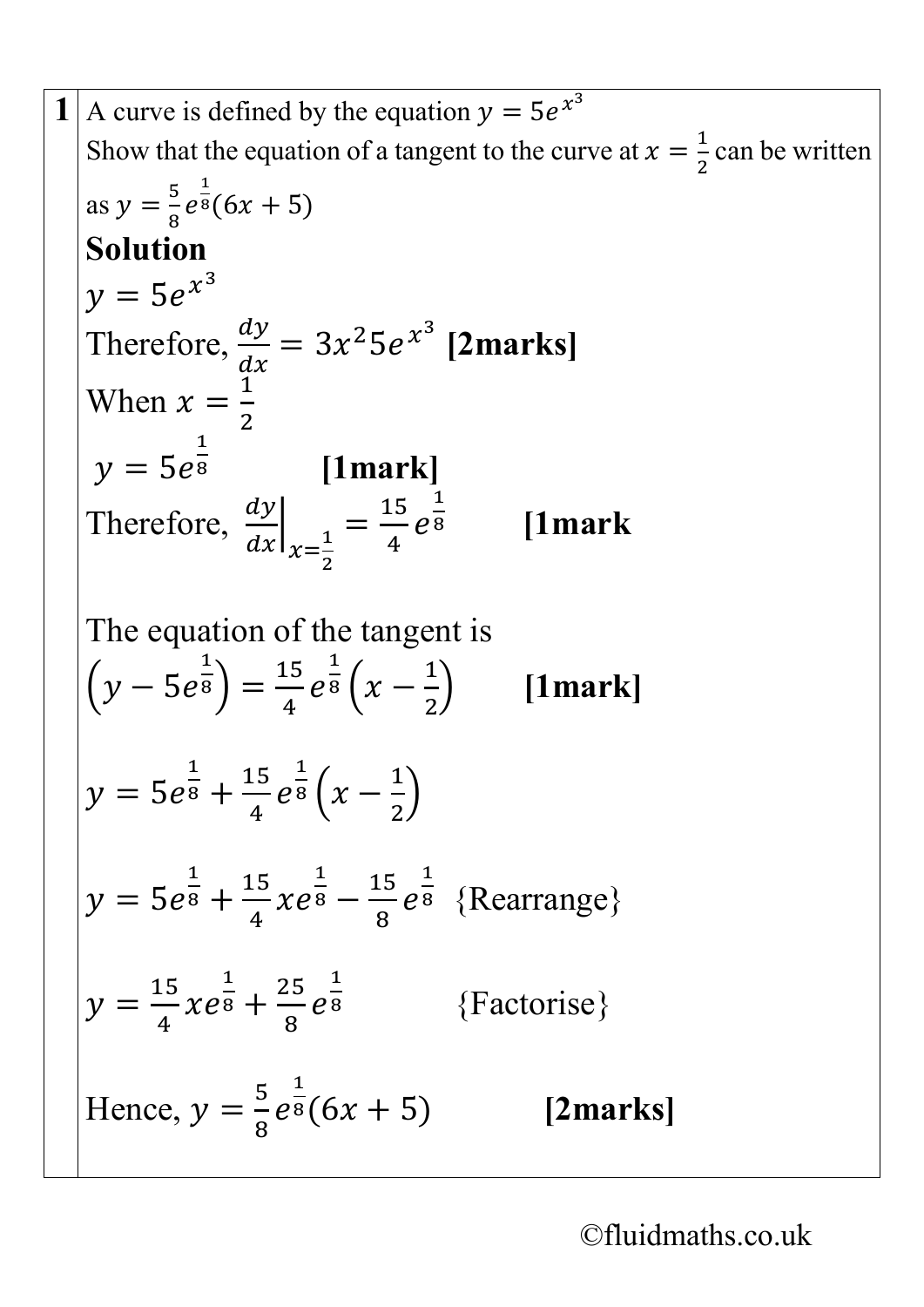2 A curve is defined by the equation 
$$
y = \sqrt{kx^2 + 4}
$$
  
\n $y = -\frac{3}{2}x + 1$  is a tangent to the curve at  $x = -2$   
\na) Calculate the value of the whole number k  
\nb) Find the equation of a normal to the curve at  $x = 4$   
\nc) Hence, determine the point where the normal and the tangent  
\nintersect.  
\n**Solution**  
\na) When  $x = -2$   
\nThen,  $y = -\frac{3}{2} \times -2 + 1 = 4$  [1mark]  
\nTherefore, the point (-2,4) is on the curve  
\nSo,  $4 = \sqrt{k(-2)^2 + 4}$  [1mark]  
\n $4 = \sqrt{4k + 4}$  {Square both sides}  
\n $16 = 4k + 4$   
\n $4k = 12$   
\n $k = 3$  [1mark]  
\nHence,  $y = \sqrt{3x^2 + 4}$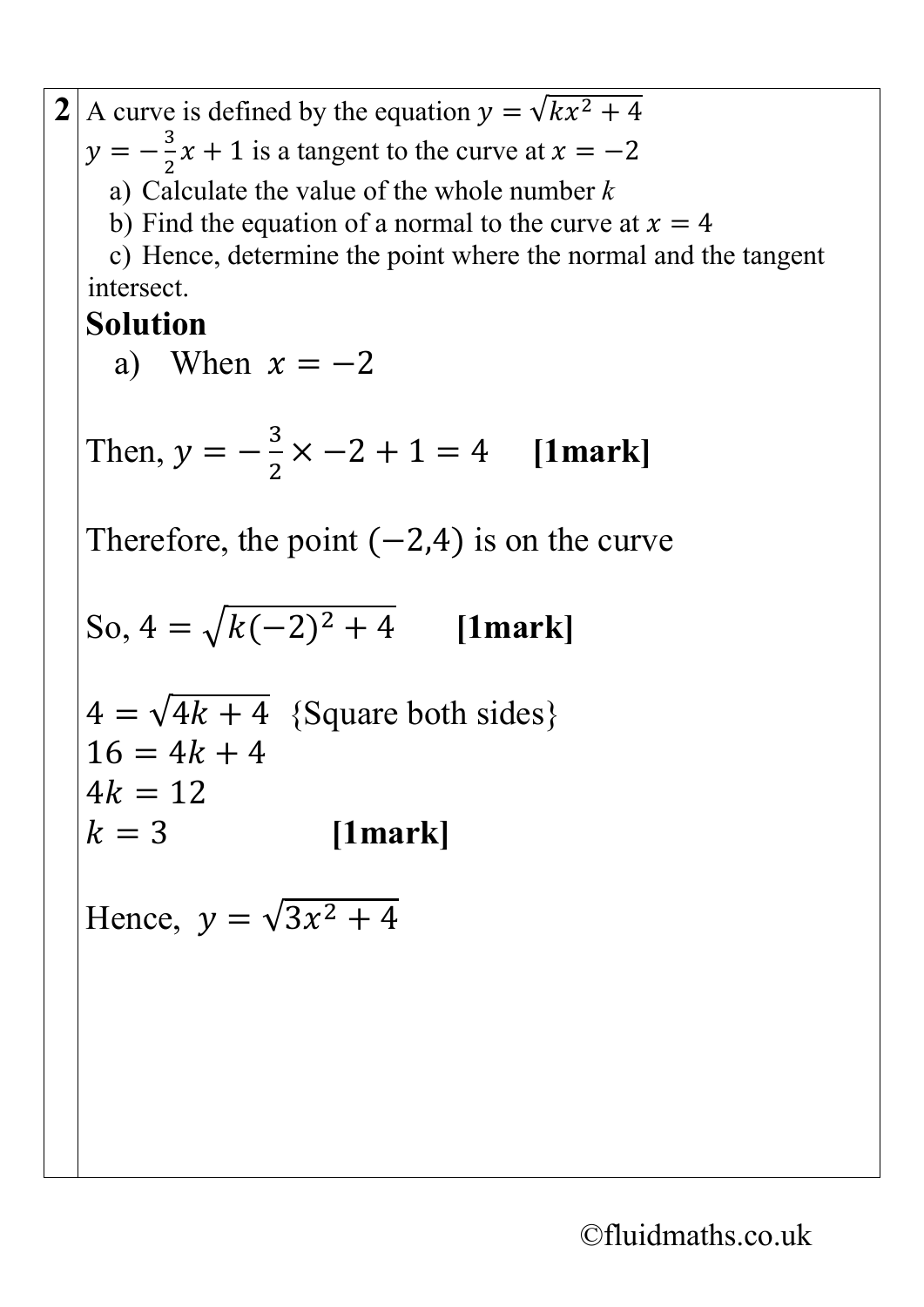b) Let 
$$
u = 3x^2 + 4
$$
 then  $y = u^{\frac{1}{2}}$   
\n
$$
\frac{du}{dx} = 6x
$$
 and 
$$
\frac{dy}{du} = \frac{1}{2\sqrt{u}}
$$
\nTherefore, 
$$
\frac{dy}{dx} = \frac{3x}{\sqrt{3x^2 + 4}}
$$
 [2marks]  
\nWhen  $x = 8$ ; 
$$
\frac{dy}{dx}\Big|_{x=8} = \frac{3 \times 8}{\sqrt{3(8)^2 + 4}} = \frac{12}{7}
$$
\nTherefore, the gradient of the normal is  $-\frac{7}{12}$  [1mark]  
\nWhen  $x = 8$  then,  $y = \sqrt{3(8)^2 + 4} = 14$  [1mark]  
\nTherefore, the equation of the normal is  
\n
$$
y - 14 = -\frac{7}{12}(x - 8)
$$
 [1mark]  
\n
$$
y - 14 = -\frac{7}{12}x + \frac{14}{3}
$$
  
\n
$$
y = -\frac{7}{12}x + \frac{56}{3}
$$
 [1mark]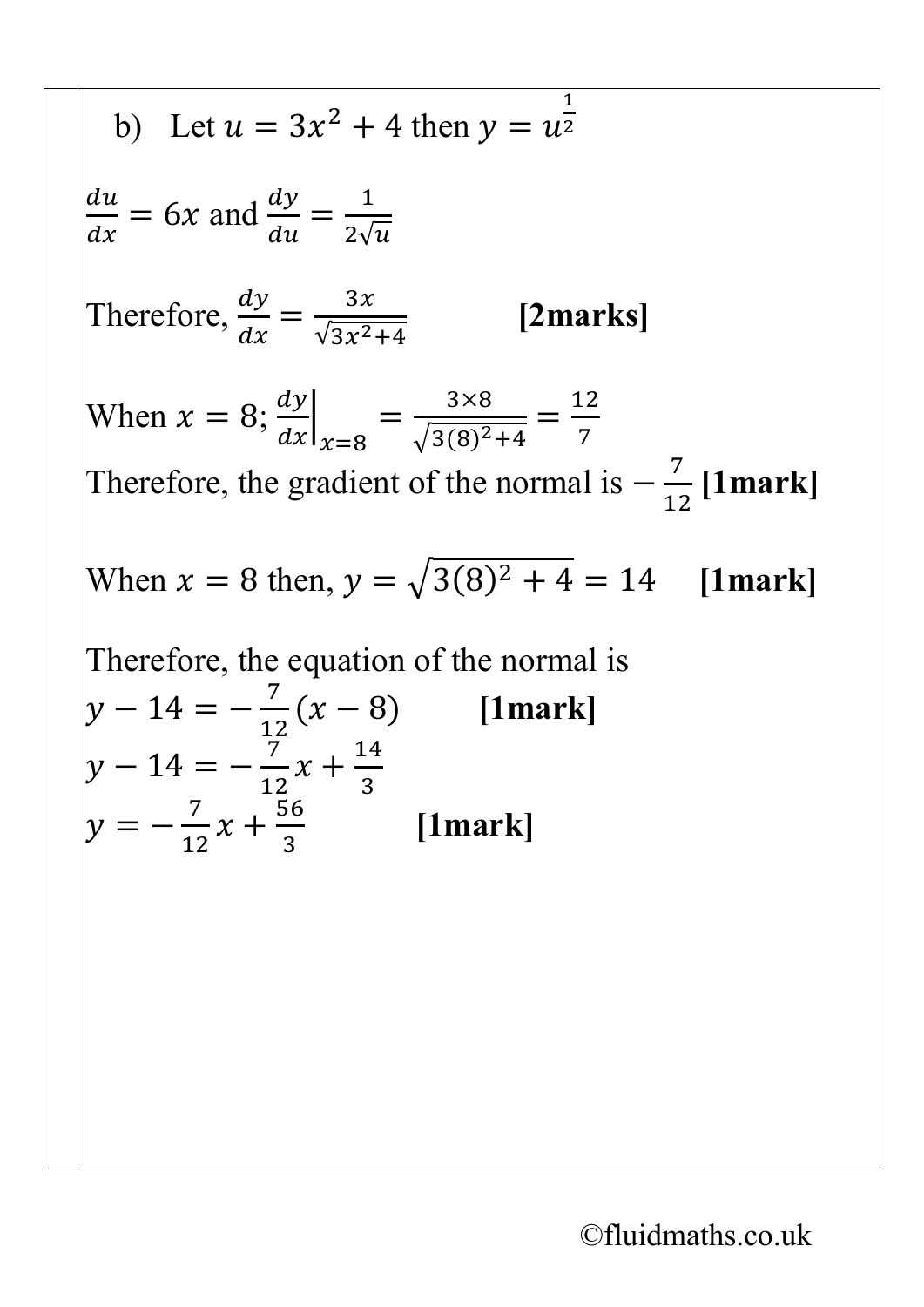c) 
$$
-\frac{3}{2}x + 1 = -\frac{7}{12}x + \frac{56}{3}
$$
  
\n $-\frac{3}{2}x + \frac{7}{12}x = \frac{56}{3} - 1$   
\n $-\frac{11}{12}x = \frac{53}{3}$   
\n $-33x = 636$  [1mark]  
\n $x = -\frac{212}{11}$   
\n $y = -\frac{3}{2}(-\frac{212}{11}) + 1 = \frac{329}{11}$  [1mark]  
\nHence, the tangent and the normal intersect at  $(-\frac{212}{11}, \frac{329}{11})$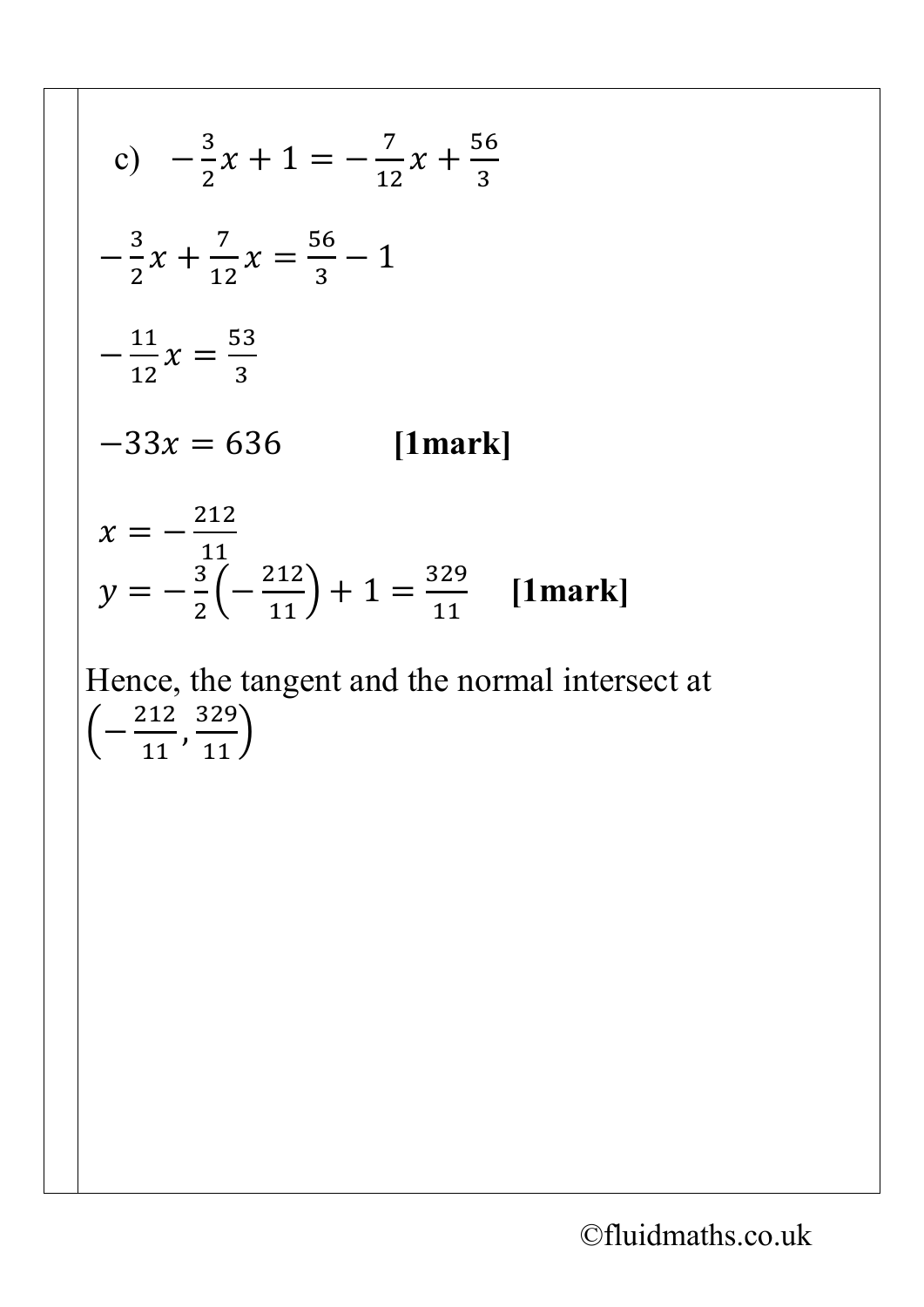3 A curve is defined by the equation 
$$
y = 5e^{\cos(5x)}
$$
  
\na) Given that  $(\pi, k)$  is a coordinate on the curve.  
\nFind the exact value of the real number k.  
\nb) Find  $\frac{dy}{dx}$   
\nc) Hence, evaluate  $\frac{dy}{dx}$  at  $x = \frac{\pi}{2}$   
\nGive your answer as an exact value  
\n**Solution**  
\na)  $y = 5e^{\cos(5\pi)} = 5e^{-1}$  [1mark]  
\nHence, the exact value of  $k = \frac{5}{e}$  [1mark]  
\nb) Let  $u = \cos(5x)$  then  $y = 5e^u$   
\n $\frac{du}{dx} = -5 \sin(5x)$  and  $\frac{dy}{du} = 5e^u$  [2marks]  
\nTherefore,  $\frac{dy}{dx} = 5e^{\cos(5x)}(-5\sin 5x)$  [1mark]  
\nHence,  $\frac{dy}{dx} = -25 \sin(5x) e^{\cos(5x)}$   
\nc)  $\frac{dy}{dx}|_{x = \frac{\pi}{2}} = -25 \sin(\frac{5\pi}{2}) e^{\cos(\frac{5\pi}{2})}$  [1mark]  
\n $= -25 \times 1 \times e^0$   
\nHence,  $\frac{dy}{dx}|_{x = \frac{\pi}{2}} = -25$  [1mark]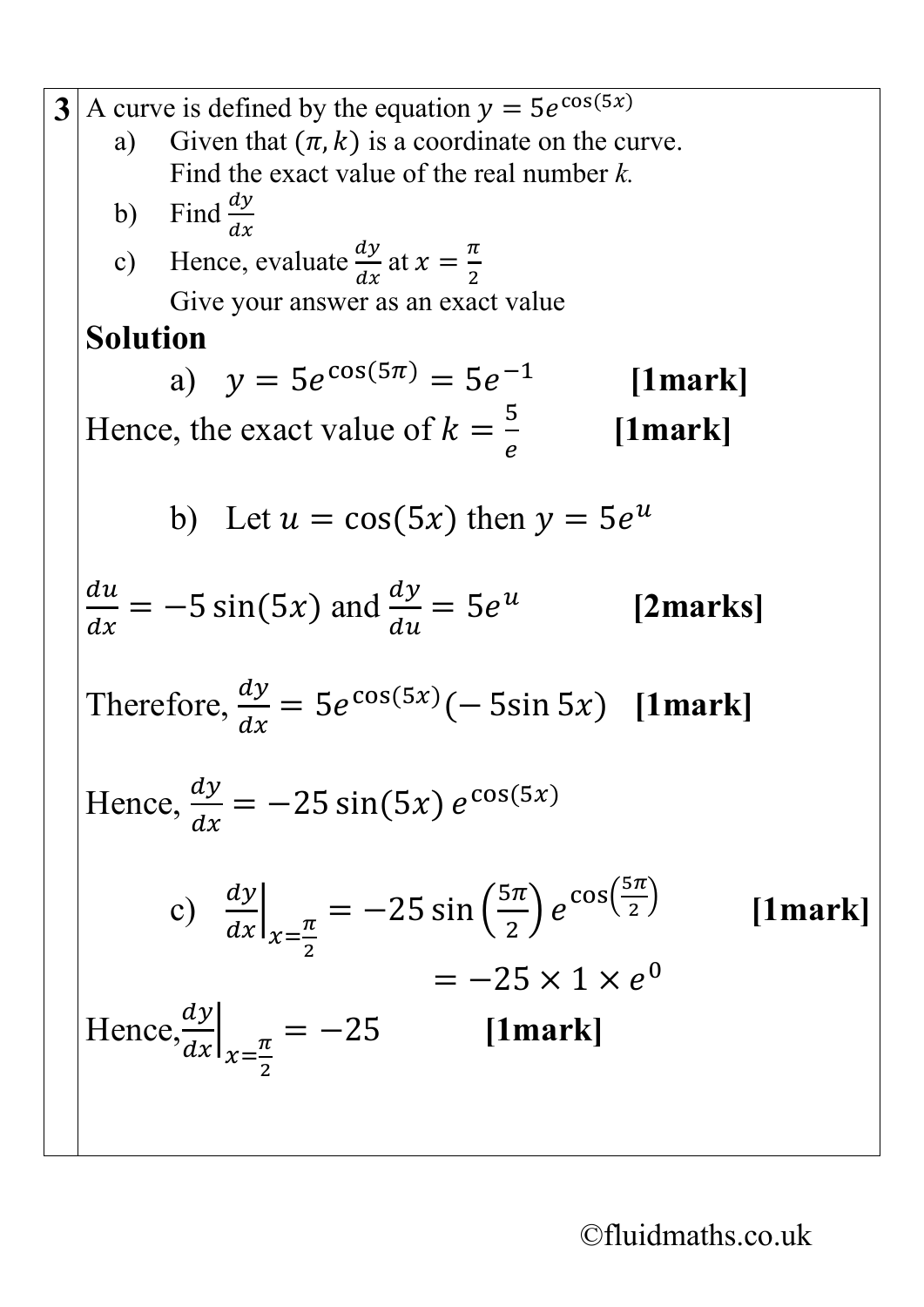**4** The equation of a curve is given as  $y = 8^{x-2}$ a) The point  $A = (k, 10)$  lies on the curve. Determine the exact value of *k* b) Find the gradient function of the curve **Solution**  a) Substitute  $y = 10$  into  $y = 8^{x-2}$  $10 = 8^{k-2}$  $ln 10 = (k - 2) ln 8$  [1mark] ln 10 ln 8  $= k - 2$  $k=$ ln 10 ln 8 + 2 **[1mark]** Hence,  $k = \frac{\ln 10 + 2 \ln 8}{\ln 8}$ ln 8 b) Apply the exponent law  $\{a^b = e^{b \ln a}\}\$ Therefore,  $y = 8^{x-2}$  should be written as  $y = e^{(x-2)\ln 8}$ Now use the chain rule to find  $\frac{dy}{dx}$  $\boldsymbol{d}$ Let  $u = (x - 2) \ln 8$  then  $y = e$ Note that  $8 = 2^3$  Therefore,  $u = (x - 2) \ln 8$  can be written as  $3 \ln 2 (x - 2)$ You can simplify further by expanding the brackets here So  $u = 3 \ln 2 x - 6 \ln 2$ Therefore,  $\frac{du}{dx}$  $\boldsymbol{d}$  $= 3 \ln 2$  and  $\frac{dy}{du}$  $du$  $= e^u$  [2marks]  $\frac{dy}{dx}$  = 3 ln 2  $e^{(x-2)\ln 8}$  {Notice that  $e^{\ln 8}$  = 8}  $\boldsymbol{d}$ Hence,  $\frac{dy}{dx}$  $\boldsymbol{d}$  $= 3 \ln 2 8^{(x-2)}$ **[1mark]**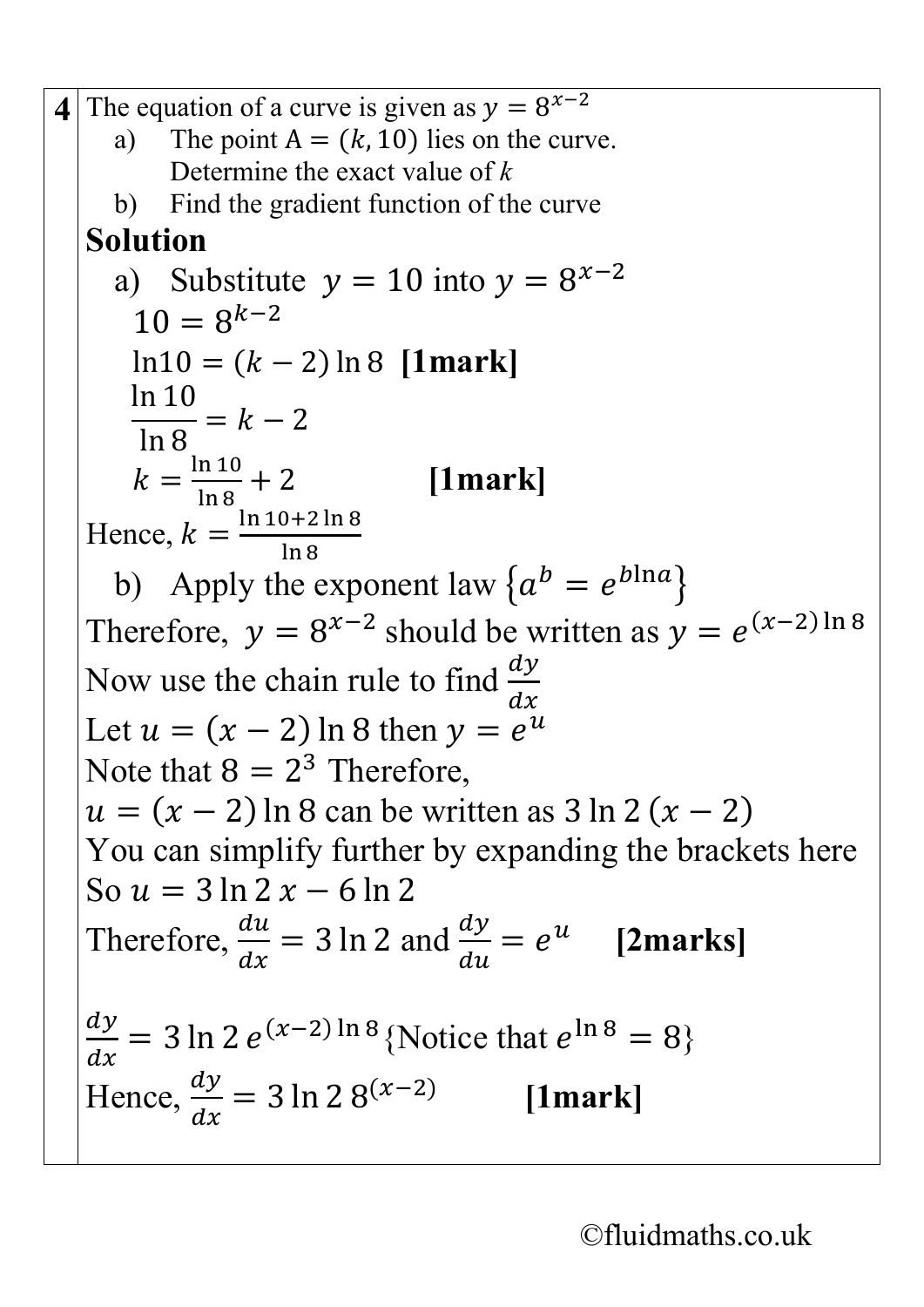**5** A curve is defined by the equation  $y = (8x - 3)^n$ Where *n* is a whole number. a) Given that  $\frac{dy}{dx}$  $\frac{dy}{dx}$  at  $x = \frac{1}{2}$ 2 is 96 find the possible values of *n* b) Find the two possible expressions for  $\frac{d^2}{dx^2}$  $dx^2$ **Solution**  a)  $y = (8x - 3)^n$ <u>dy</u>  $\boldsymbol{d}$  $= 8n(8x - 3)^{n-1}$  [1mark] Substitute,  $x = \frac{1}{2}$ 2 and  $\frac{dy}{dx}$  $\boldsymbol{d}$  $= 96$  $96 = 8n(n - 1)\,8$  $\overline{\mathsf{I}}$ 2  $(-3)$  $n-1$  **[1mark]**  $96 = 8n(n-1)(1)^{n-1}$ Notice that  $(1)^{n-1}$  is always equal to 1 [1mark] Therefore,  $96 = 8n(n - 1)$  $n^2 - n = 12$ Therefore,  $n^2 - n - 12 = 0$  [1mark]  $(n-4)(n+3) = 0$ Hence,  $n = 4$  or  $n = -3$  [1mark] b) So,  $y = (8x - 3)^4$  or  $y = (8x - 3)^{-3}$ Therefore, <u>dy</u>  $\boldsymbol{d}$  $= 32(8x-3)^3$  or  $\frac{dy}{dx}$  $\boldsymbol{d}$  $= -24(8x - 3)^{-4}$  [2marks] Hence,  $\frac{d^2}{2}$  $dx^2$  $= 768(8x - 3)^2$  or  $\frac{d^2}{2}$  $dx^2$  $= 768(8x - 3)^{-5}$ **[2marks]**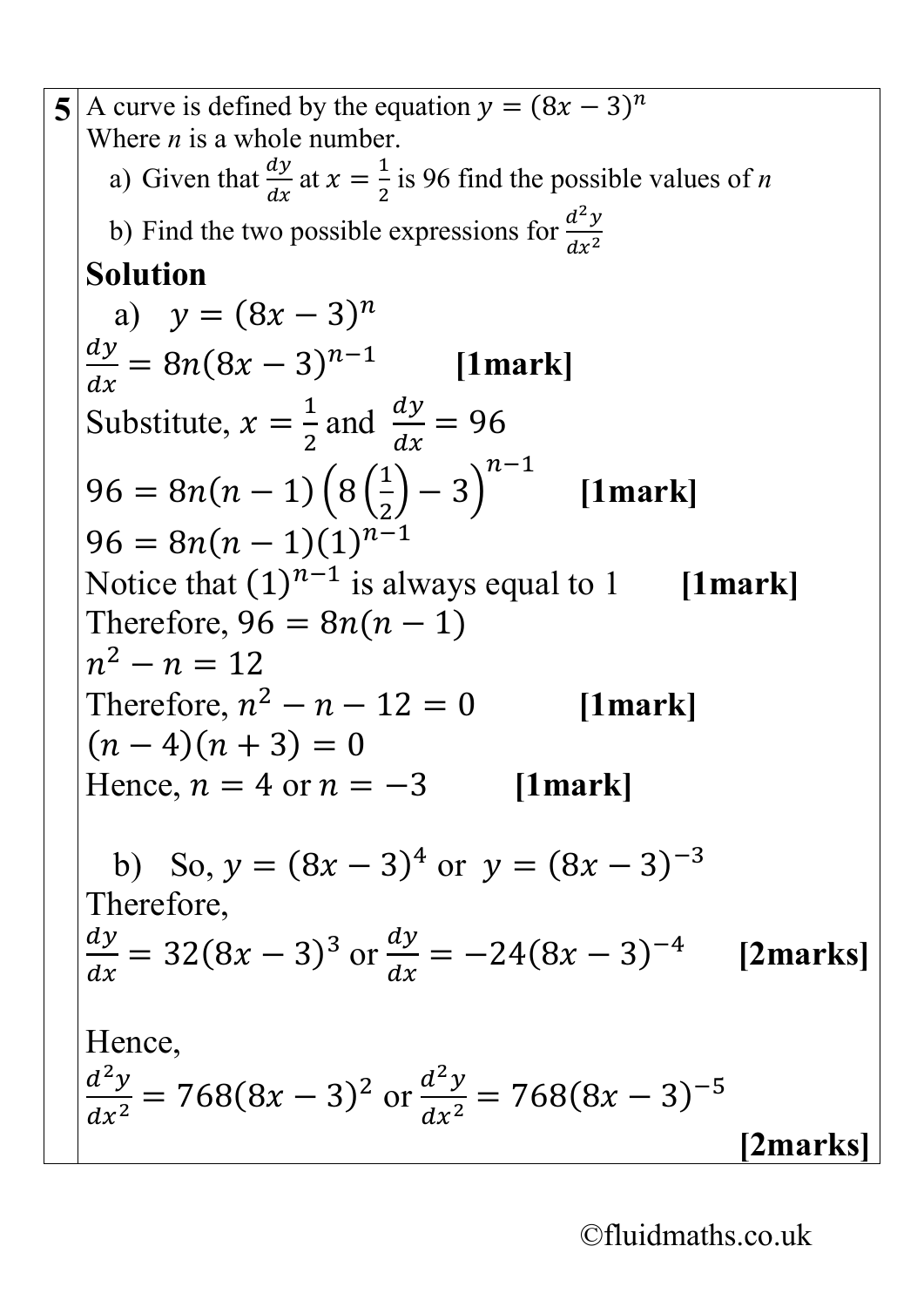**6** The function  $f(x) = 5^{x+1} - 5^x - 1$  has one real root a) Find the exact value of this root b) Determine the equation of a tangent to  $f(x)$  at  $x = 1$ **Solution** a)  $5^{x+1} - 5^x - 1 = 0$ <br> $5 \times 5^x - 5^x - 1 = 0$  [1mark]  $5 \times 5^x - 5^x - 1 = 0$ Let  $y = 5^x$ Then, we have  $5y - y = 1$  $y =$  $\frac{1}{4}$  [1mark] Therefore,  $5^x = \frac{1}{4}$ 4  $x \ln 5 = \ln \left( \frac{1}{2} \right)$  $\frac{1}{1}$  $\frac{1}{4}$ Hence,  $x =$  $\ln\left(\frac{1}{4}\right)$  $\frac{1}{4}$ **[1mark]**